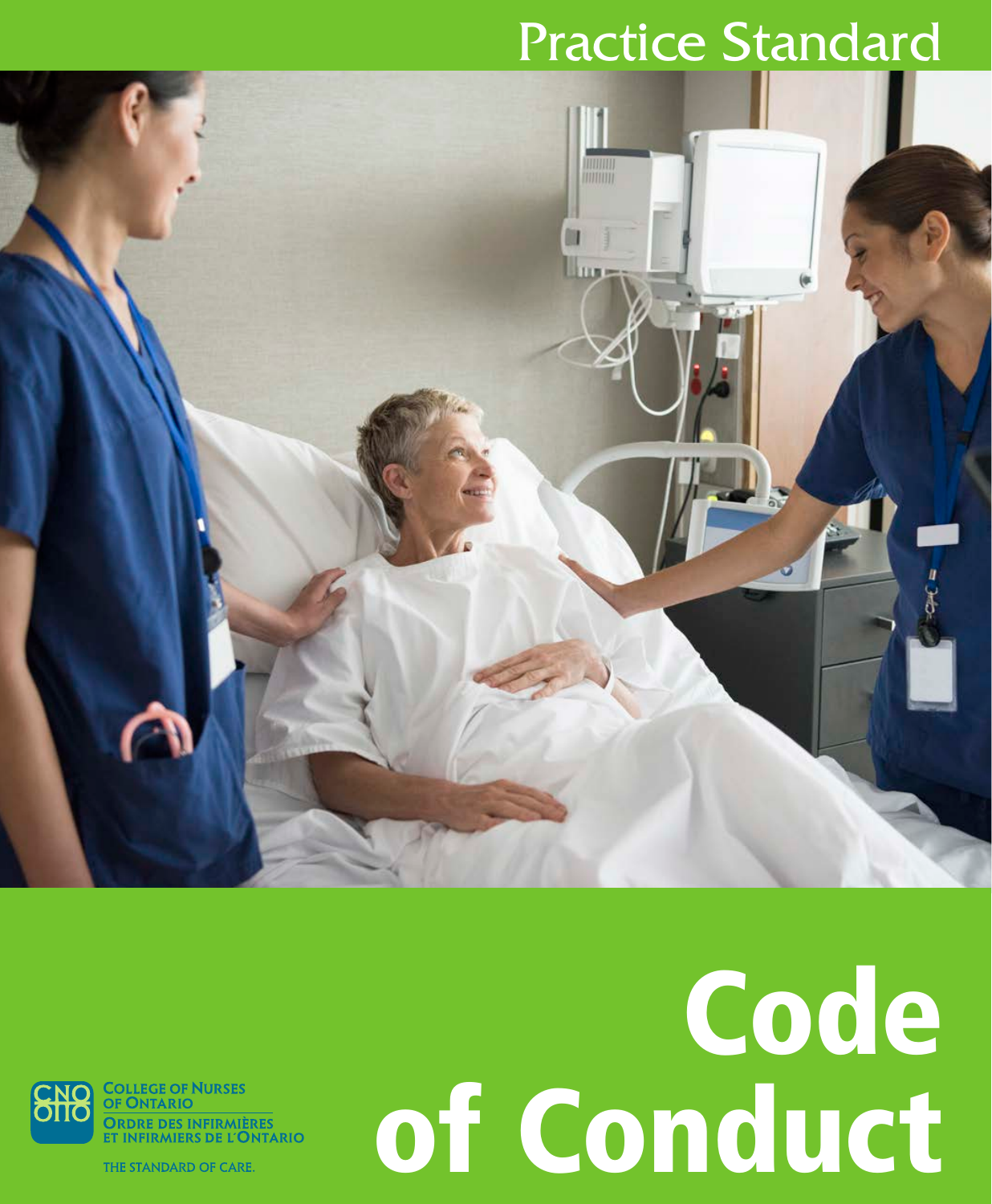| Foreword                     | 3  |
|------------------------------|----|
| What is the Code of Conduct? | 4  |
| Principle 1                  | 5  |
| Principle 2                  | 6  |
| Principle 3                  |    |
| Principle 4                  | 8  |
| Principle 5                  | 9  |
| Principle 6                  | 10 |
| Code of Conduct Glossary     | 11 |

#### **VISION**

Leading in regulatory excellence

#### **MISSION**

Regulating nursing in the public interest

*Code of Conduct* Pub. No. 49040

ISBN 978-1-77116-127-5

Copyright © College of Nurses of Ontario, 2019.

Commercial or for-profit redistribution of this document in part or in whole is prohibited except with the written consent of CNO. This document may be reproduced in part or in whole for personal or educational use without permission, provided that:

- Due diligence is exercised in ensuring the accuracy of the materials reproduced;
- CNO is identified as the source; and
- The reproduction is not represented as an official version of the materials reproduced, nor as having been made in affiliation with, or with the endorsement of, CNO.

For additional copies of this document, visit www.cno.org or contact our Customer Service Centre at 416 928-0900, toll-free in Canada 1 800 387-5526, e-mail cno@cnomail.org.

College of Nurses of Ontario 101 Davenport Rd. Toronto, ON M5R 3P1

www.cno.org

Ce fascicule existe en français sous le titre : *Code de conduite,* n° 59040

CONTENTS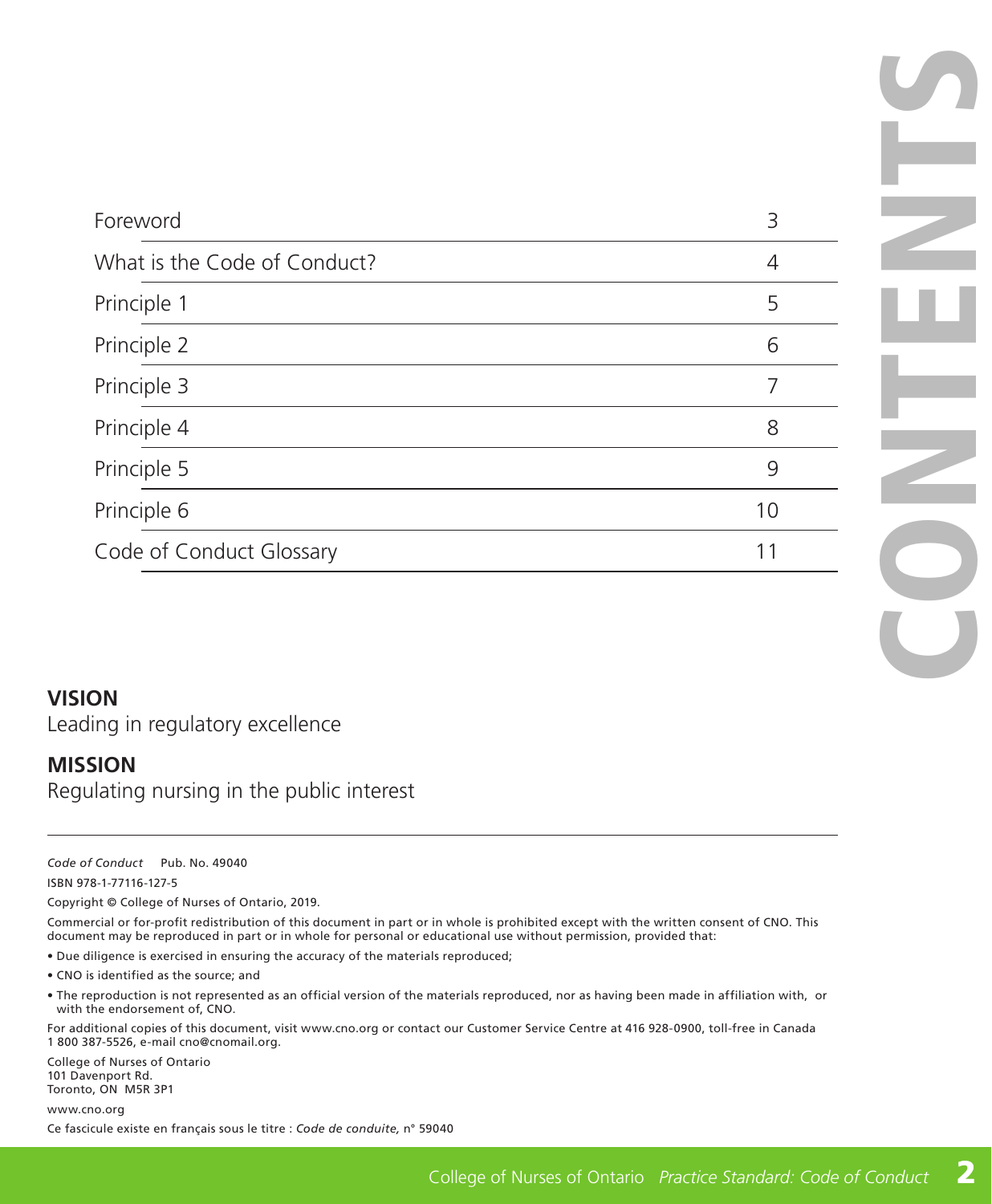<span id="page-2-0"></span>Our focus at the College of Nurses of Ontario is to protect the public. One way we do this is by setting and enforcing standards of practice for all nurses in Ontario.

This Code of Conduct is a standard of practice describing the accountabilities all Ontario nurses have to the public. It articulates what the people of Ontario can expect and sets the bar for those in the nursing profession.

When we developed this Code, it was important that the public had an opportunity to provide feedback. During our consultations with members of the public we asked, "What do you expect of Ontario nurses?" The consensus was that a nurse should "always provide the same nursing care you would want a loved one to receive."

The Code puts patients at the centre of nursing care. We know it is important that the public has confidence in the care nurses provide. Public safety is our top priority. This Code of Conduct supports nurses to provide patients with the care they expect and deserve.

We hope this Code is meaningful to you. We welcome comments from the public and any questions you have about what you can expect when receiving nursing care.

Ihlan Anne

Anne Coghlan, RN, MScN Executive Director & CEO College of Nurses of Ontario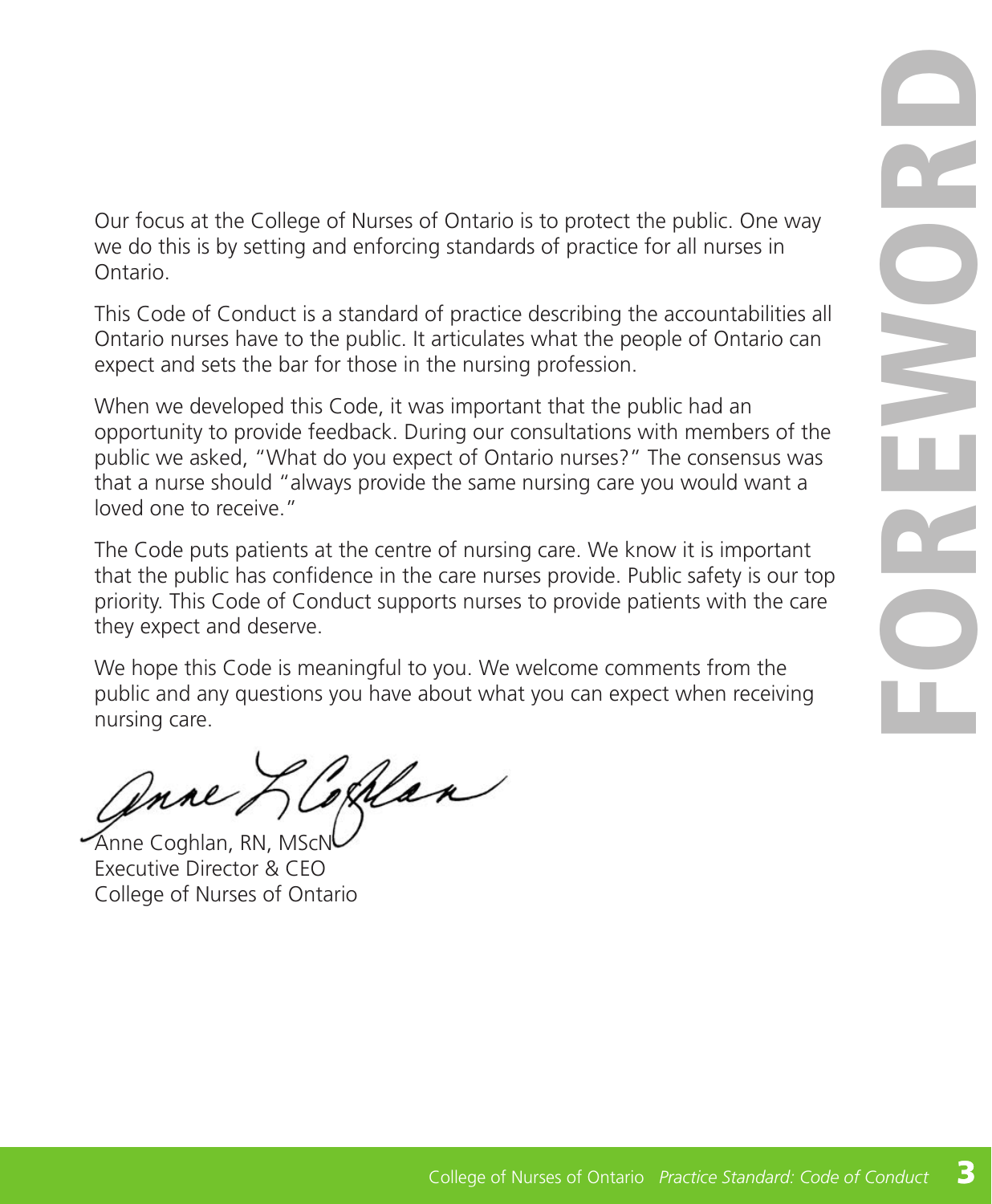### <span id="page-3-0"></span>What is the Code of Conduct?

The College of Nurses of Ontario (CNO) upholds safe nursing care for the people of Ontario.

To help do this, we've created a Code of Conduct (Code) to explain the behaviour you, the public, can expect of nurses when receiving health care. All nurses are accountable to this Code.

To develop the Code, we reviewed the most current research about what patients and the public expect of nurses. We also reviewed other documents such as the *Ontario Human Rights Code* and recommendations in the *Truth and Reconciliation Commission Report*. We encourage all nurses to review and consider these documents in their practice. In addition, we consulted with members of the public, nurses, educators, nurse employers, nursing associations, nursing unions and government.

The Code consists of six principles:

- 1. Nurses respect the dignity of patients and treat them as individuals
- 2. Nurses work together to promote patient well-being
- 3. Nurses maintain patients' trust by providing safe and competent care
- 4. Nurses work respectfully with colleagues to best meet patients' needs
- 5. Nurses act with integrity to maintain patients' trust
- 6. Nurses maintain public confidence in the nursing profession.

Each principle is supported by a set of statements. These principles and statements define the values nurses use to fulfil their professional obligations. Throughout the document, we use the word "patient" broadly to include individuals, families, groups, communities and populations.

Nurses are expected to use the Code along with other CNO standards of practice, which provide more detailed guidance for nurses. If nurses fail to meet standards of practice, CNO may take action.

This document is adapted with the permission of the Nursing Council of New Zealand from the Council's Code of Conduct for Nurses (2012). **Bolded** terms are defined in the glossary.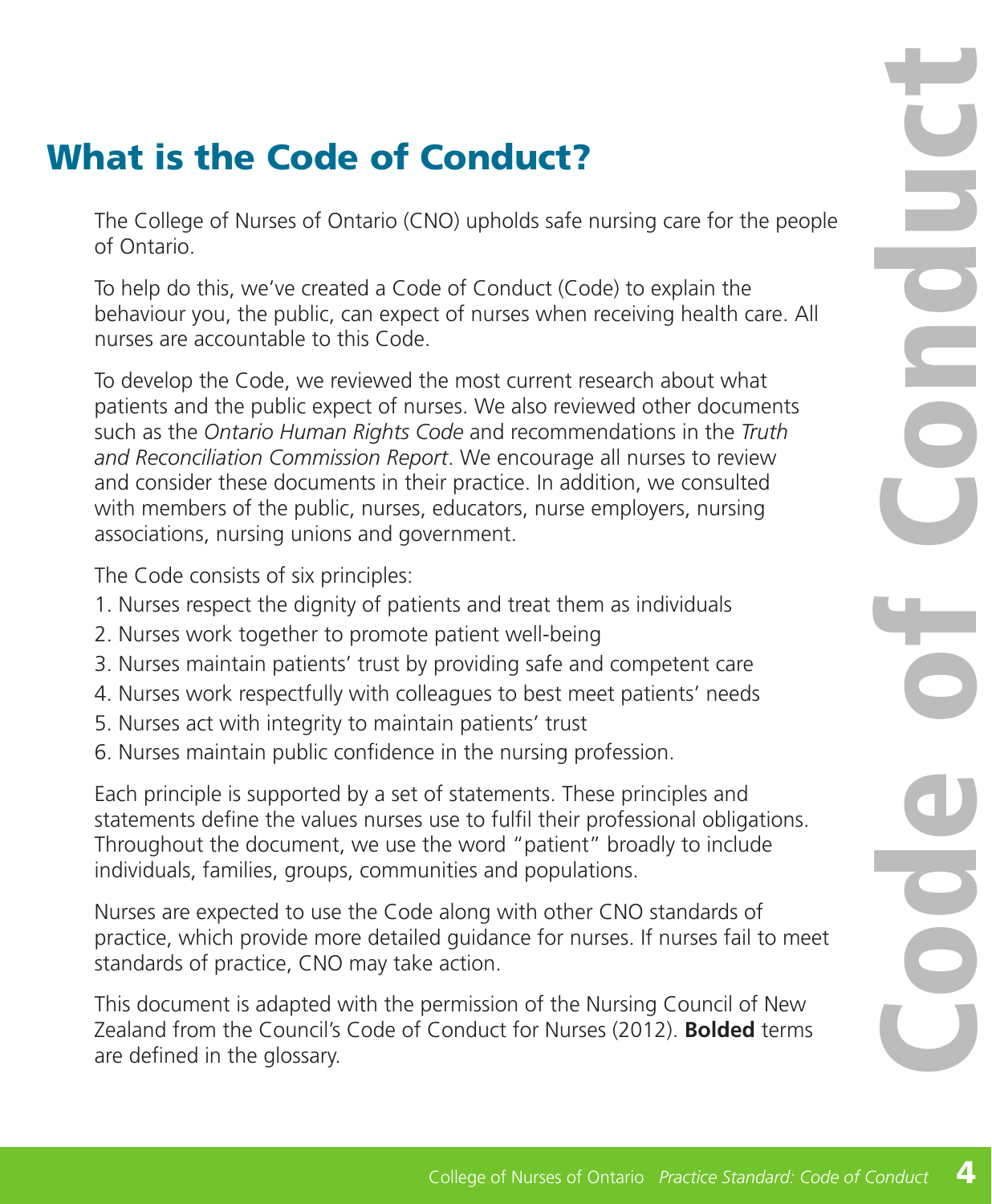<span id="page-4-0"></span>

#### Nurses respect the dignity of patients and treat them as individuals

- 1.1 Nurses treat **patients** with care and compassion.
- 1.2 Nurses show respect to patients' **culture**, identity, beliefs, values and goals.
- 1.3 Nurses take steps to maintain patients' privacy and dignity in the physical space where they are receiving care.
- 1.4 Nurses listen and **collaborate** with patients and any person the patients want involved in their care.
- 1.5 Nursing care is not judgmental and is free of discrimination.
- 1.6 Nurses reflect on and address their own practice and values that may affect their nursing care.
- 1.7 Nurses do not impose their personal beliefs and biases on patients. These include political, religious and cultural beliefs. If they see other health care team members doing this, nurses intervene.
- 1.8 When a nurse's own personal beliefs conflict with a patient's care plan, the nurse provides safe, compassionate and timely care to those patients, until other arrangements are in place.

**College of Nurses of Ontario** *Practice Standard:* **College of Nurses of Ontario** *Practice Standard:* **Code of Conduction <b>Properties**<br>
College of Nurses of Ontario *Practice Standard:* College of Nurses of Ontario *Practice*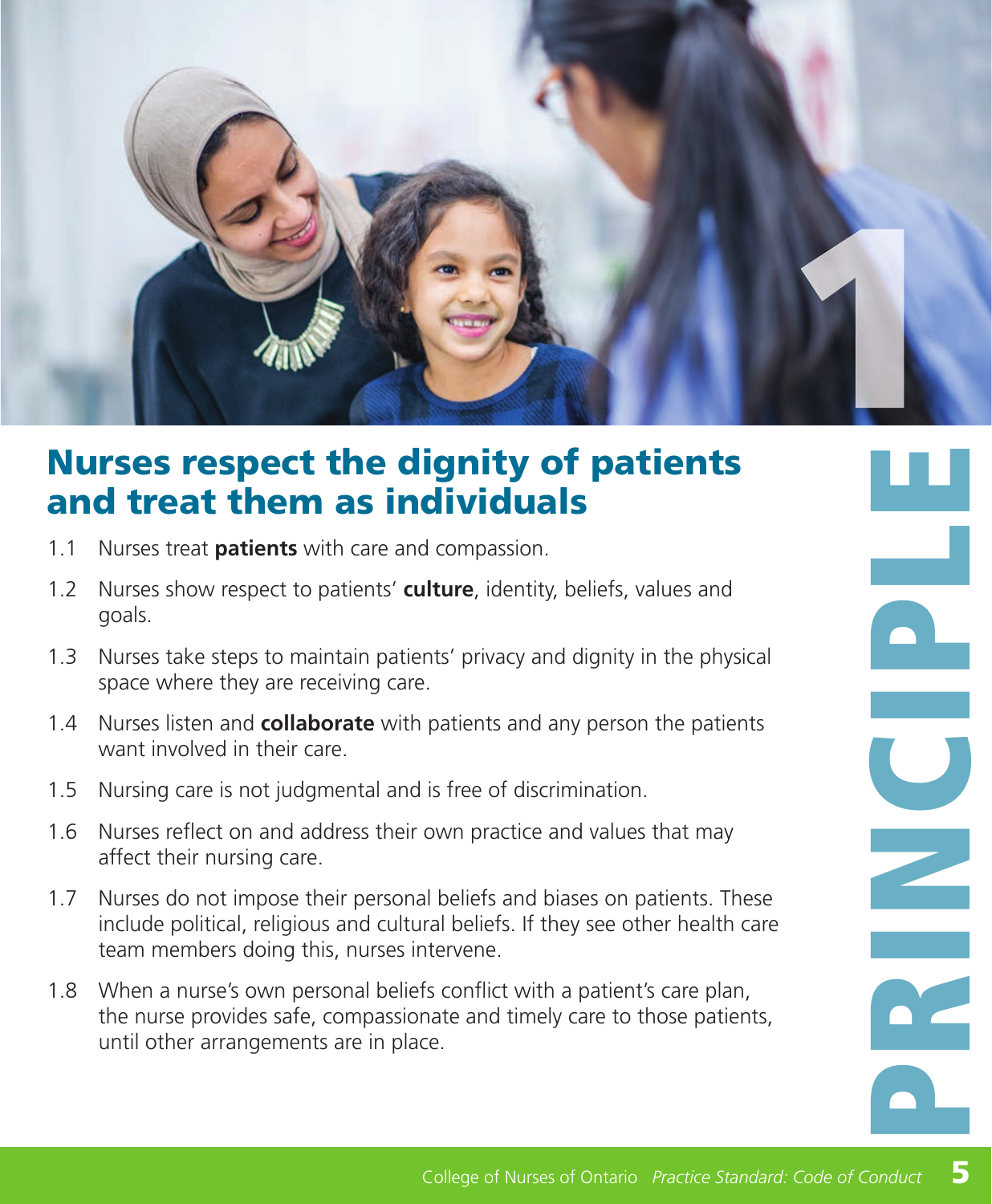<span id="page-5-0"></span>

#### Nurses work together to promote patient well-being

- 2.1 Nurses provide clear and timely information to patients. Nurses talk to patients in ways patients understand, inviting their feedback.
- 2.2 Nurses strive to meet patients' language and communication needs.
- 2.3 Nurses show respect for patients' rights and involve patients in making care decisions.
- 2.4 Nurses ask for consent from appropriate decision-makers when patients are unable to do so.
- 2.5 Nurses acknowledge patients' right to express concerns. Nurses respond by working with patients to resolve concerns.
- 2.6 Nurses advocate for patients and help them access appropriate health care.
- 2.7 Nurses understand there may be gaps impacting patient care and health outcomes in some communities. They work together with health care teams to address these gaps.
- 2.8 Nursing care is timely. When this is not possible, nurses explain the reasons for this delay to patients.

**CONSULTERED CONSULTERED CONSULTERED**  $\begin{array}{|c|} \hline \hline \hline \hline \hline \end{array}$  $\overline{\mathbf{C}}$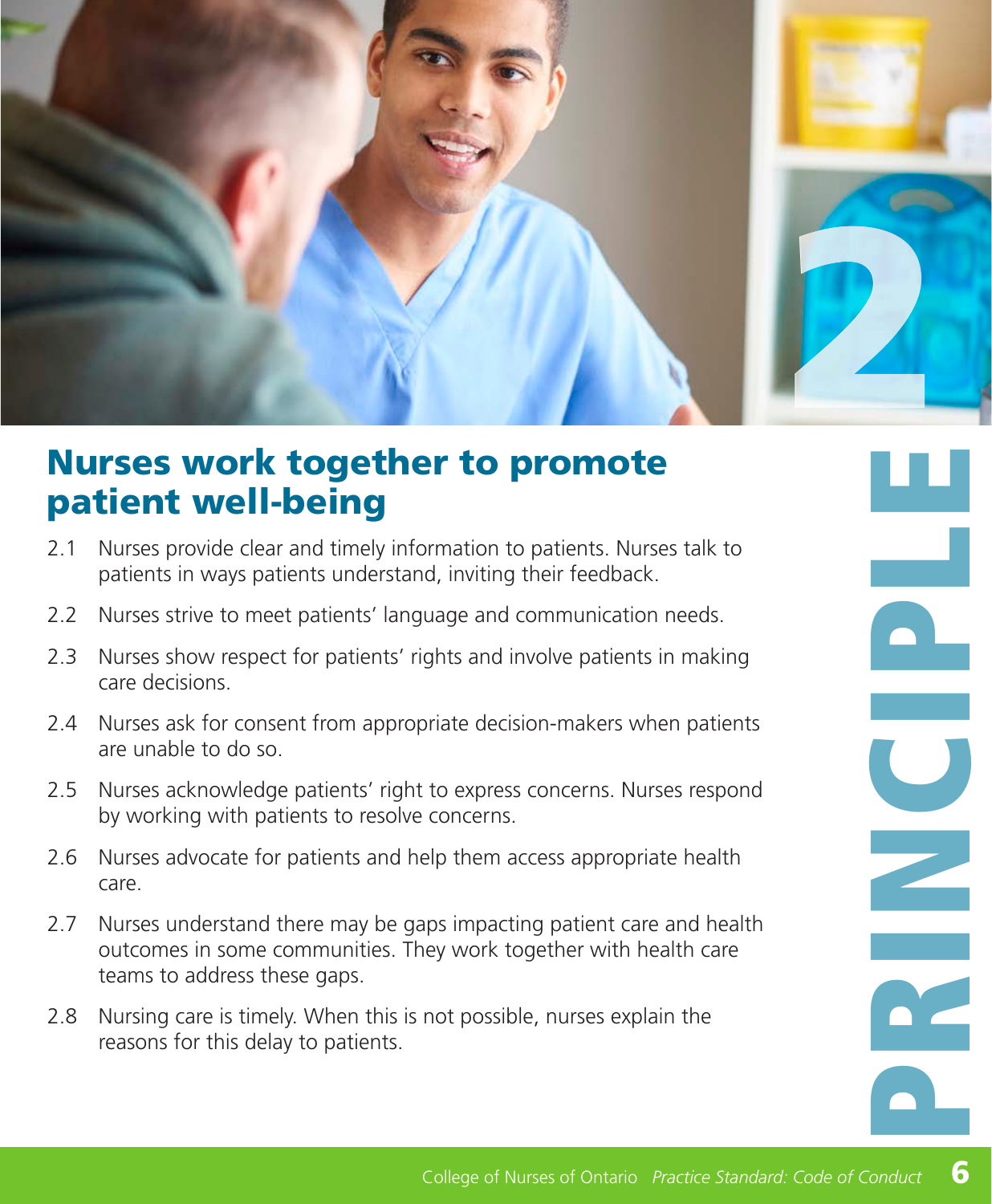<span id="page-6-0"></span>

#### Nurses maintain patients' trust by providing safe and competent care

- 3.1 Nurses identify themselves, their first name, last name, title and their role to patients.
- 3.2 Nurses use appropriate knowledge, skill and judgment when assessing the health needs of patients.
- 3.3 Nurses respond and are available to patients when working.
- 3.4 Nurses recognize and work within the limits of their knowledge, skill and judgment and their legal scope of practice.
- 3.5 Nurses seek advice and collaborate with the health care team to uphold safe patient care.
- 3.6 Nurses maintain and continually improve their **competence**. They reflect on their practice and set learning goals annually by participating in CNO's **Quality Assurance Program**.
- 3.7 Nurses use accurate sources of information, such as research, to inform their practice.
- 3.8 Nurses maintain complete, accurate and timely documentation in their practice.
- 3.9 Nurses are accountable to, and practice under, relevant laws and CNO's **standards of practice**.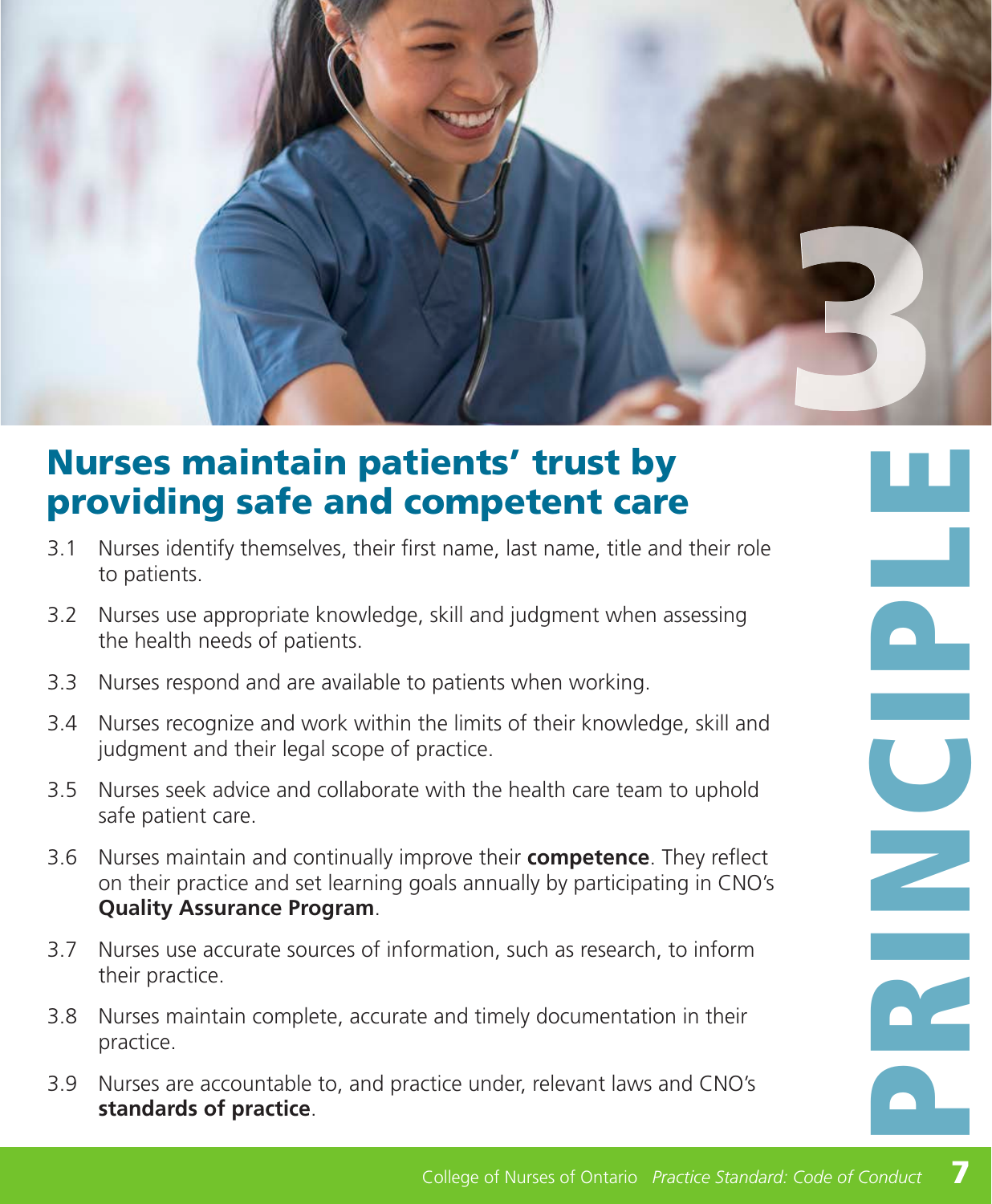<span id="page-7-0"></span>

#### Nurses work respectfully with colleagues to best meet patients' needs

- 4.1 Nurses are professional with **colleagues** and treat them with respect, including on **social media**.
- 4.2 Nurses collaborate and communicate with colleagues in a clear, effective, professional and timely way.
- 4.3 Nurses work together with other health care experts to improve their patients' care.
- 4.4 Nurses support, mentor and teach members of the health care team, including students.
- 4.5 Nurses take action to stop unsafe, incompetent, unethical or unlawful practice, including any type of abuse.

 $\begin{array}{|c|} \hline \hline \hline \hline \hline \hline \hline \hline \end{array}$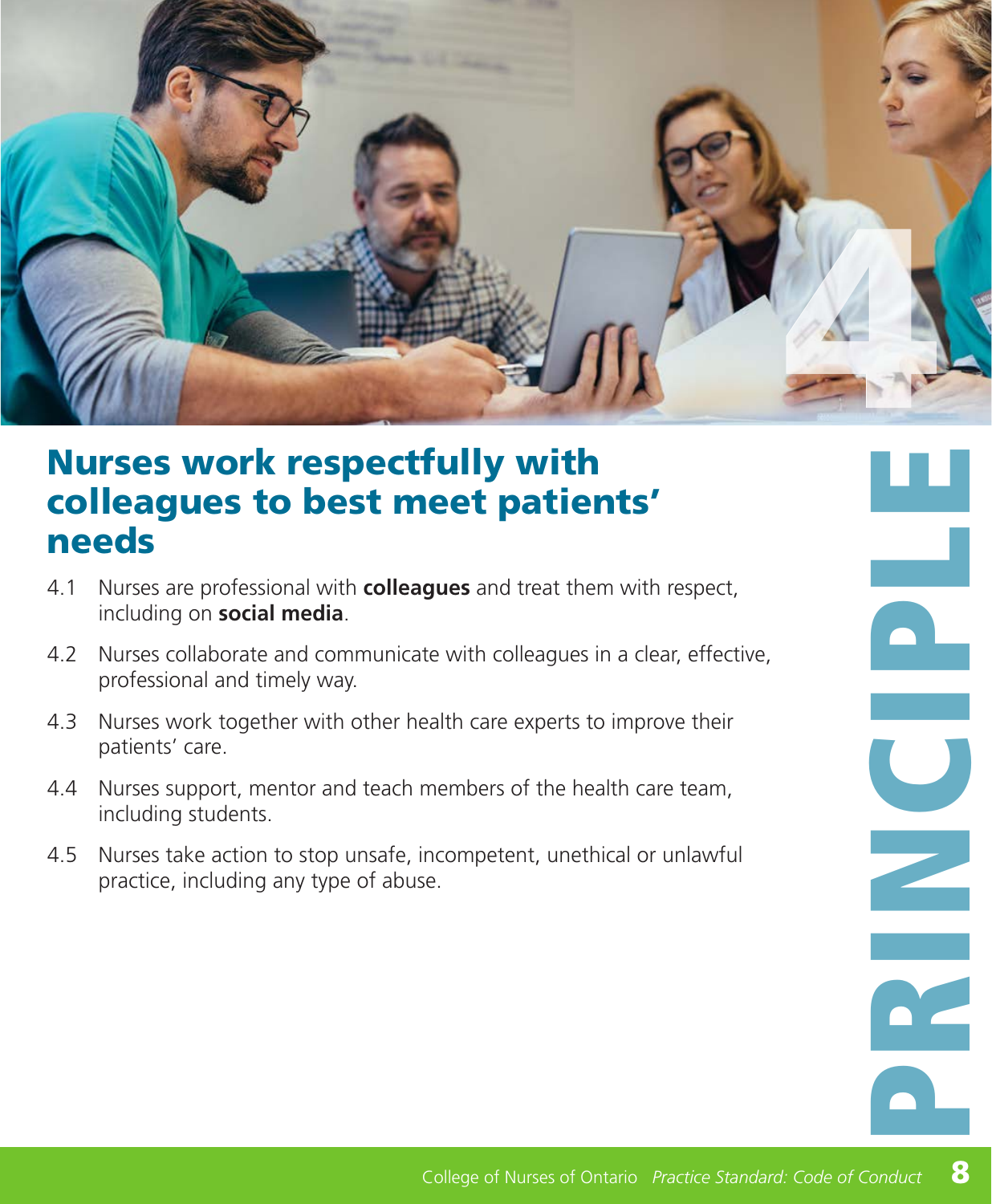<span id="page-8-0"></span>

#### Nurses act with integrity to maintain patients' trust

- 5.1 Nurses protect the privacy and confidentiality of patients' **personal health information**.
- 5.2 Nurses do not share patient information on social media.
- 5.3 Nurses take prompt action to prevent and protect patients from harm.
- 5.4 Nurses do not accept gifts from patients, unless it harms the professional relationship with patients.
- 5.5 Nurses do not act as powers of attorney or **substitute decision-makers** for patients.
- 5.6 Nurses declare any conflict of interest that could affect their judgment. This includes a nurse's personal, financial or commercial interest.
- 5.7 Nurses maintain integrity. They do not use their position to promote or sell products for **personal gain**.
- 5.8 Nurses maintain professional **boundaries** with patients.
- 5.9 Nurses do not engage in any sexual relationship with patients while caring for them. This law stays in effect for one year after the end of the nurse-patient relationship.

anduct 9  $\mathbf{P}$  $\overline{\textbf{C}}$ a. 9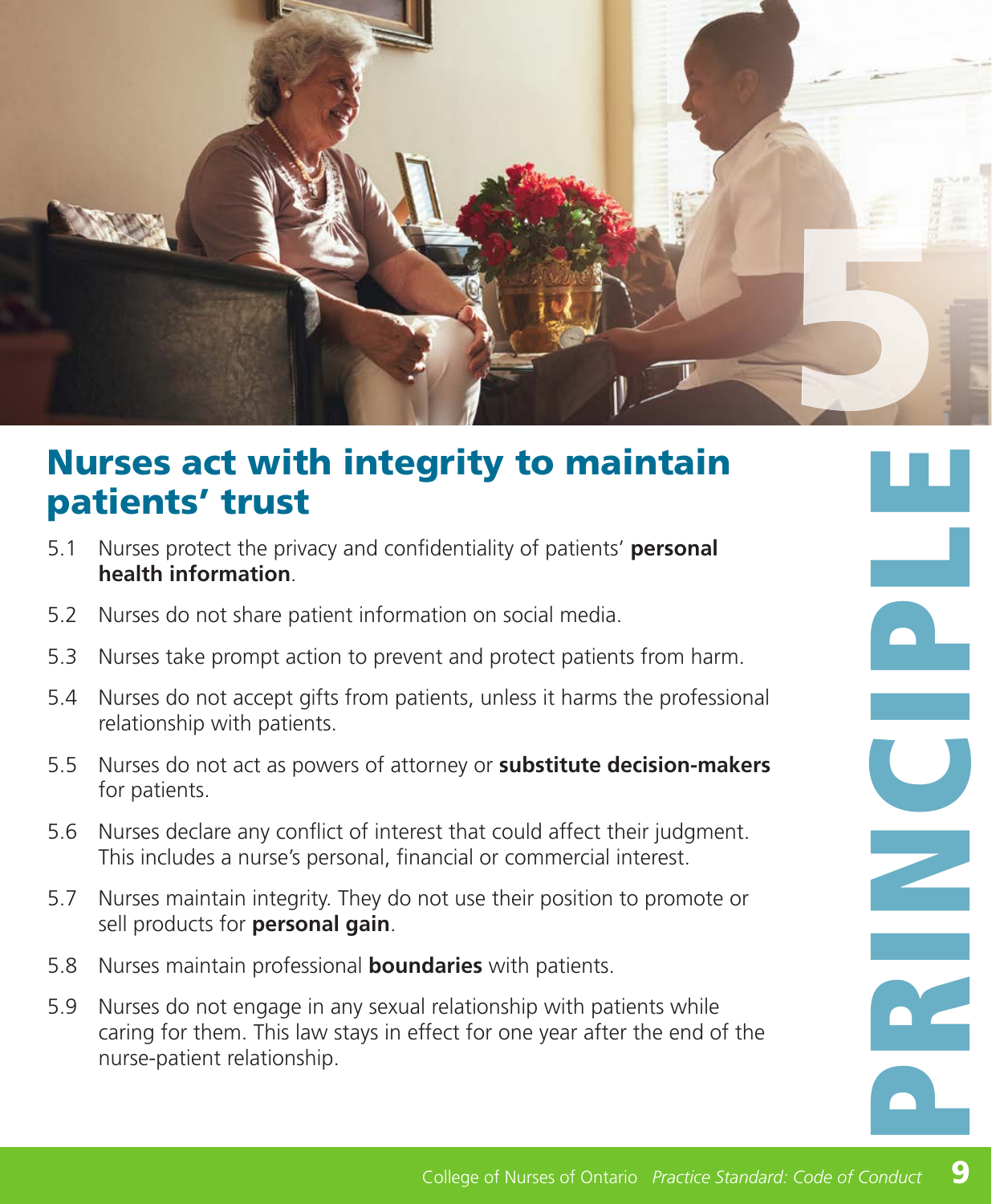<span id="page-9-0"></span>

#### Nurses maintain public confidence in the nursing profession

- 6.1 Nurses are accountable for their own actions and decisions.
- 6.2 Nurses respect the property of their patients and employers.
- 6.3 Nurses clearly communicate to patients the details of care or a service they intend to provide.
- 6.4 Nurses advocate for improving the quality of their practice setting to support safe patient care.
- 65 Nurses have a duty to report any error, behaviour, conduct or system issue that affects patient safety.
- 6.6 Nurses do not practice when impaired by any substance.
- 6.7 Nurses are responsible for maintaining their health. They seek help if their health affects their ability to practice safely.

10 PRINCIPLE CONDUCT 10 Ţ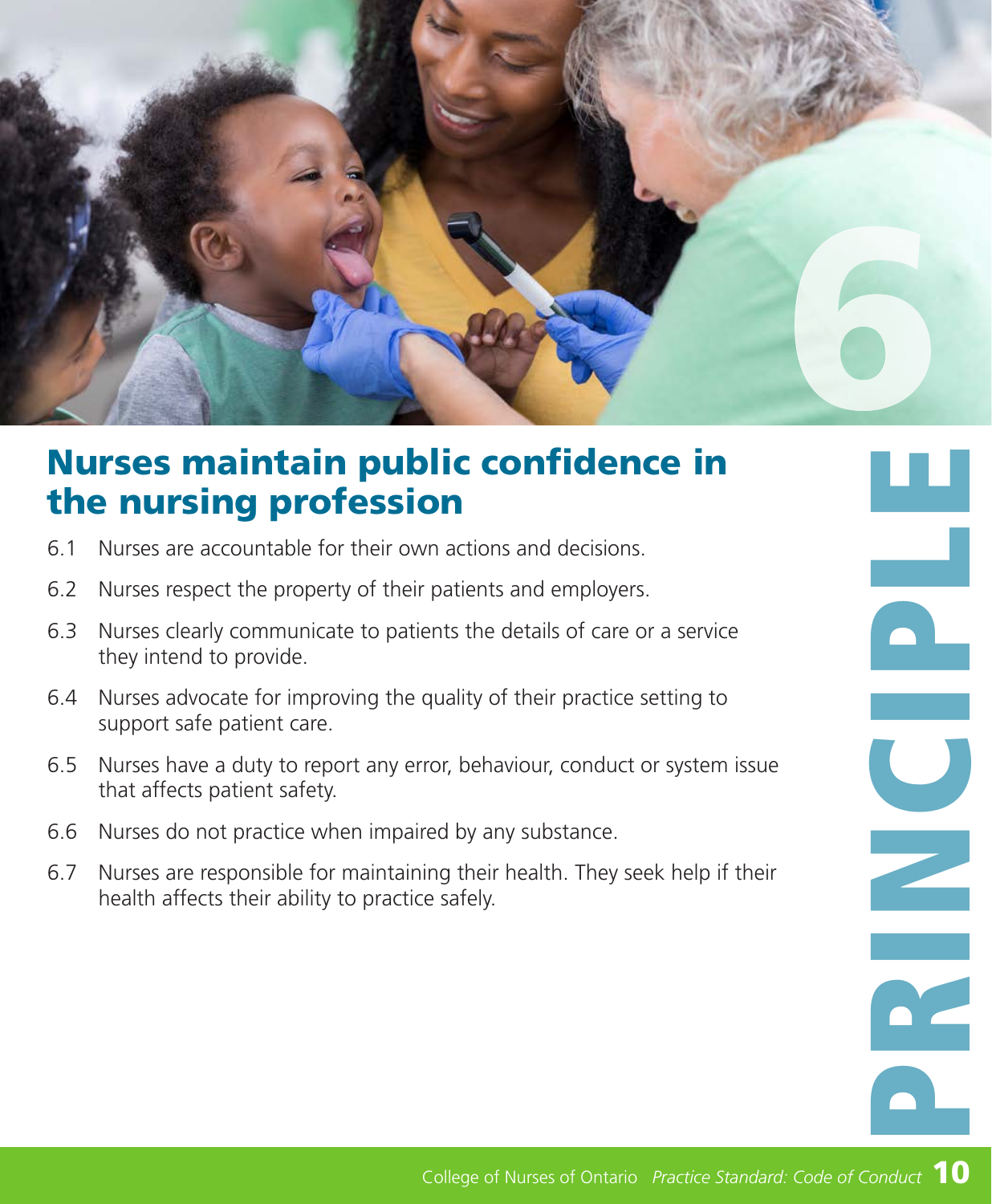### <span id="page-10-0"></span>Code of Conduct Glossary

**Boundaries:** The points when a relationship changes from professional and therapeutic to unprofessional and personal. Therapeutic nurse-patient relationships put patients' needs first. Crossing a boundary means a nurse is misusing their power and trust in the relationship to meet personal needs, or behaving in an unprofessional manner with the patient. Crossing a boundary can be intentional or unintentional

**Collaborate:** Work cooperatively together

**Colleagues:** Nurses, other health care providers and students who are involved in the patient's care

**Competence:** A nurse's ability to consistently apply the required knowledge, skill and judgment for safe, ethical and effective nursing practice

**Culture:** Learned values, beliefs, norms and way of life that influence a person's thinking, decisions and actions

**Patient:** An individual, family, group, community or population receiving care, including, but is not limited to, "clients" or "residents"

**Personal gain:** Advantage or benefit, financial or otherwise, that a nurse receives. A personal gain can be monetary (cash, gifts and rewards) or provide the nurse other personal advantages. A personal gain includes interests of the nurse's family, charitable causes or organizations the nurse supports. It does not include a nurse's salary or benefits

**Personal health information:** Any identifying information about patients' physical or mental health, including information about the health history of their family

**Quality Assurance Program:** A CNO program where nurses demonstrate their commitment to continuing competence and quality improvement of their knowledge, skill and judgment through self-assessment, practice assessment, and peer assessment. CNO's Quality Assurance Program is mandated by the *Regulated Health Professions Act, 1991*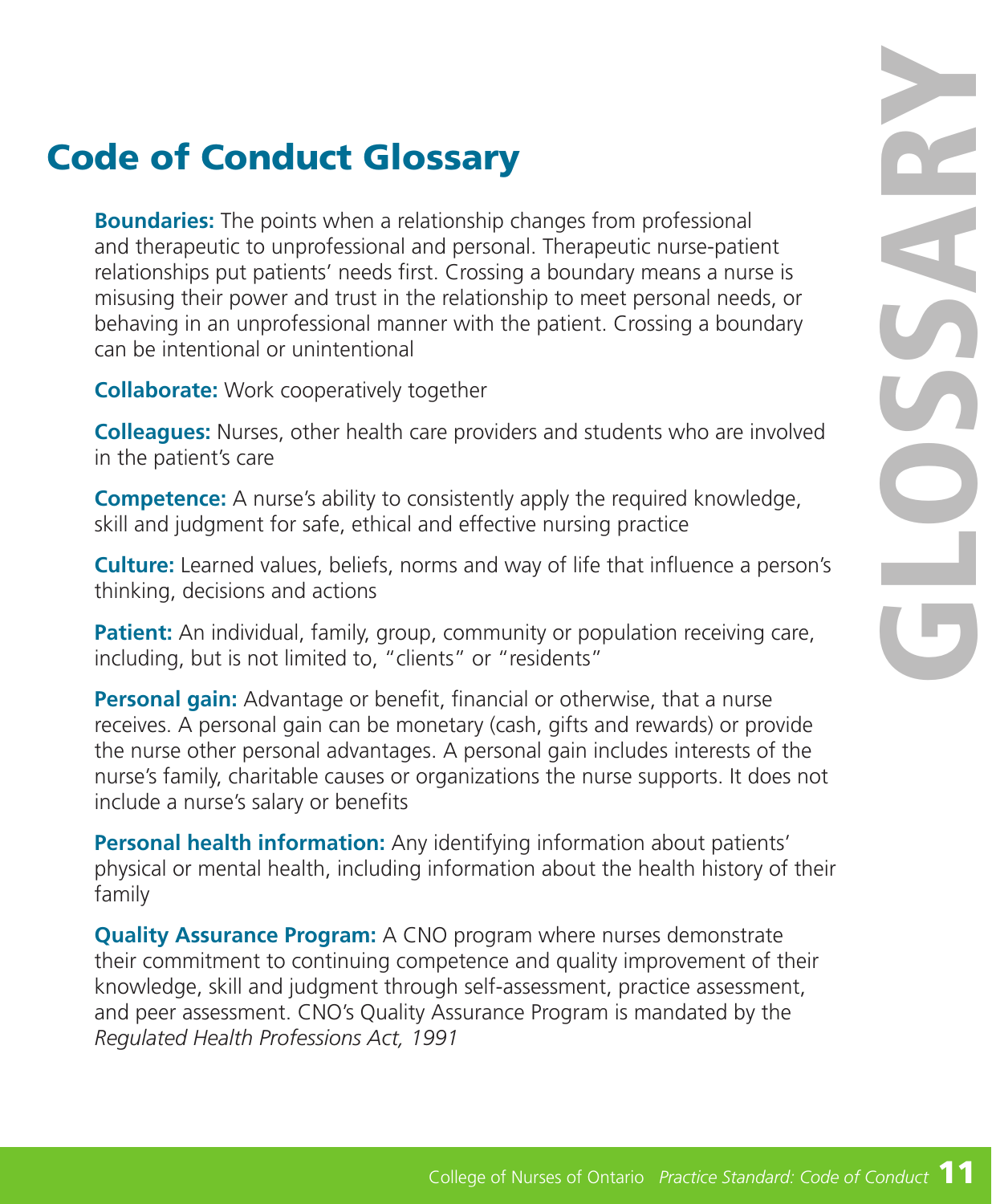**Social media:** Community-based online communication tools ( websites and applications) used for interaction, content sharing and collaboration. Types of social media include blogs or microblogs (personal, professional or anonymous), discussion forums, message boards, social networking sites and content sharing websites

**Standards of Practice:** CNO's expectations for how a competent nurse should perform. Standards of practice contribute to public protection

**Substitute decision-maker:** Person, identified by the *Health Care Consent Act, 1996* who makes a treatment decision for someone who cannot make their own decision